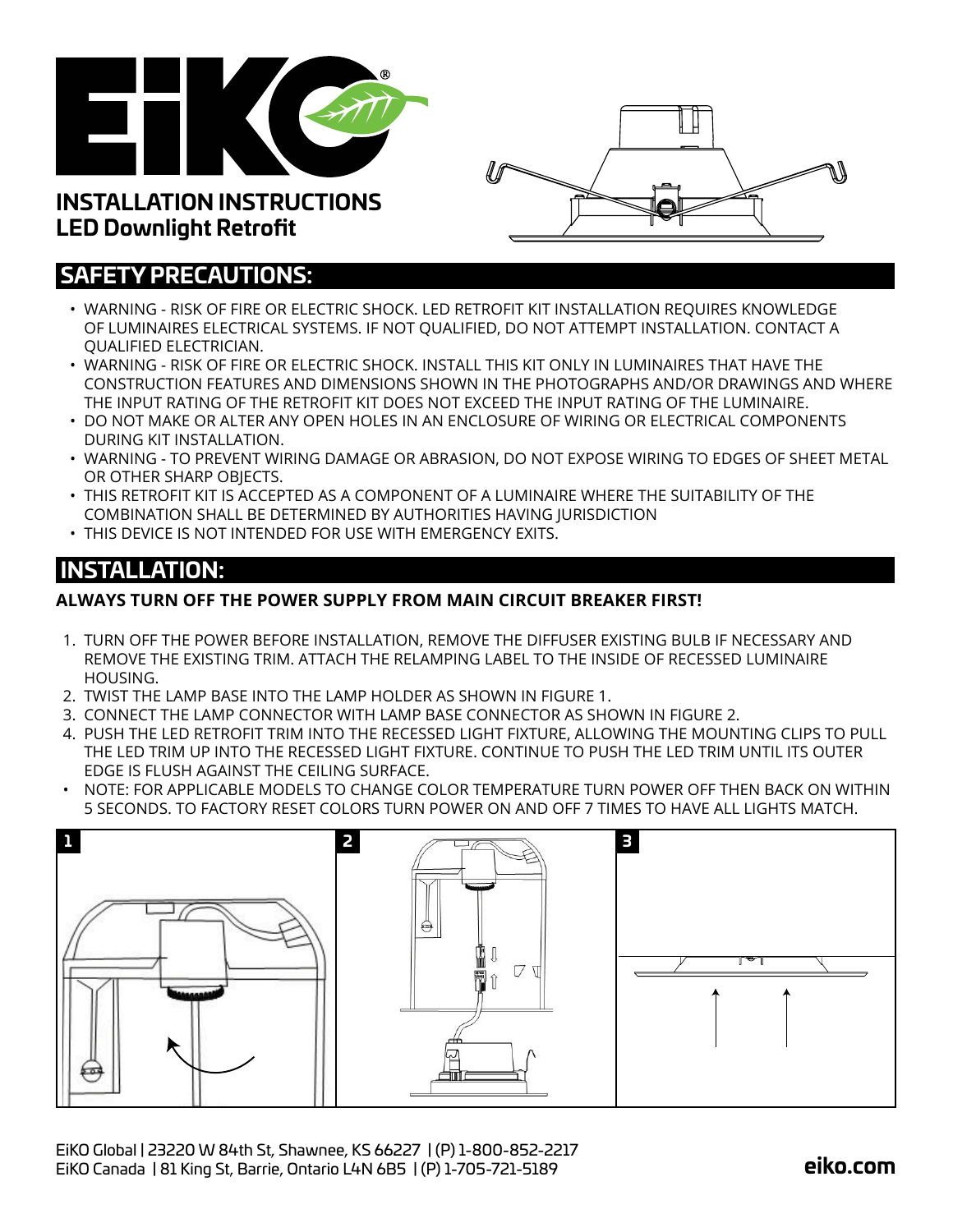



## **INSTRUCCIONES DE INSTALACIÓN Reequipamiento de Lampara LED Empotrada**

### **PRECAUCIONES DE SEGURIDAD:**

- ADVERTENCIA- RIESGO DE INCENDIO O DESCARGA ELÉCTRICA. LA INSTALACIÓN DEL KIT DE REEQUIPAMIENTO LED REQUIERE EL CONOCIMIENTO DE LOS SISTEMAS ELÉCTRICOS DE LAS LUMINARIAS. SI NO ESTÁ CALIFICADO, NO INTENTE LA INSTALACIÓN. COMUNÍQUESE CON UN ELECTRICISTA CALIFICADO.
- ADVERTENCIA- RIESGO DE INCENDIO O DESCARGA ELÉCTRICA. INSTALE ESTE KIT SÓLO EN LUMINARIAS QUE TENGAN LAS CARACTERÍSTICAS DE CONSTRUCCIÓN Y DIMENSIONES MOSTRADAS EN LAS FOTOGRAFÍAS Y/O DIAGRAMAS Y EN LAS QUE LA CAPACIDAD DE INGRESO DE ENERGÍA DEL KIT DE REEQUIPAMIENTO NO SUPERE LA CAPACIDAD DE INGRESO DE ENERGÍA DE LA LUMINARIA.
- NO HAGA NI ALTERE NINGÚN ORIFICIO ABIERTO EN UN GABINETE DE CABLEADO O COMPONENTES ELÉCTRICOS DURANTE LA INSTALACIÓN DEL KIT.
- ADVERTENCIA PARA EVITAR DAÑOS O DESGASTE EN EL CABLEADO, NO EXPONGA EL CABLEADO A LOS BORDES DE LÁMINAS DE METAL U OTROS OBJETOS AFILADOS.
- ESTE KIT DE REEQUIPAMIENTO SE ACEPTA COMO COMPONENTE DE UNA LUMINARIA EN LA QUE LA CONFORMIDAD DE LA COMBINACIÓN SERÁ DETERMINADA POR AUTORIDADES QUE TENGAN LA JURISDICCIÓN.
- ESTE DISPOSITIVO NO ESTÁ DISEÑADO PARA SU USO EN SALIDAS DE EMERGENCIA.

# **INSTALACIÓN:**

#### **¡SIEMPRE DESCONECTE PRIMERO LA FUENTE DE ENERGÍA DEL DISYUNTOR PRINCIPAL!**

- 1. DESCONECTE LA CORRIENTE ANTES DE LA INSTALACIÓN, RETIRE EL DIFUSOR DE LA LÁMPARA EXISTENTE SI ES NECESARIO Y QUITE LA MOLDURA CORRESPONDIENTE. COLOQUE LA ETIQUETA DE RECAMBIO DE LÁMPARA EN EL INTERIOR DE LA CARCASA DE LA LUMINARIA EMPOTRADA.
- 2. GIRE LA BASE DE LA LÁMPARA EN EL PORTALÁMPARAS COMO SE MUESTRA EN LA FIGURA 1.
- 3. CONECTE EL CONECTOR DE LA LÁMPARA CON EL CONECTOR DE LA BASE DE LA LÁMPARA COMO SE MUESTRA EN LA FIGURA 2.
- 4. EMPUJE LA MOLDURA DE REEQUIPAMIENTO DE LED EN LA LUMINARIA EMPOTRADA, PERMITIENDO QUE LOS CLIPS DE MONTAJE TIREN DE LA MOLDURA DE LED HACIA LA LUMINARIA EMPOTRADA. CONTINÚE EMPUJANDO LA MOLDURA LED HASTA QUE SU BORDE EXTERIOR QUEDE AL RAS CONTRA LA SUPERFICIE DEL TECHO.
- NOTA: PARA QUE LOS MODELOS APLICABLES CAMBIEN LA TEMPERATURA DEL COLOR, APAGUE Y VUELVA A ENCENDER EN 5 SEGUNDOS. PARA RESTABLECER LOS COLORES, ENCIENDA Y APAGUE 7 VECES PARA QUE TODAS LAS LUCES COINCIDAN.